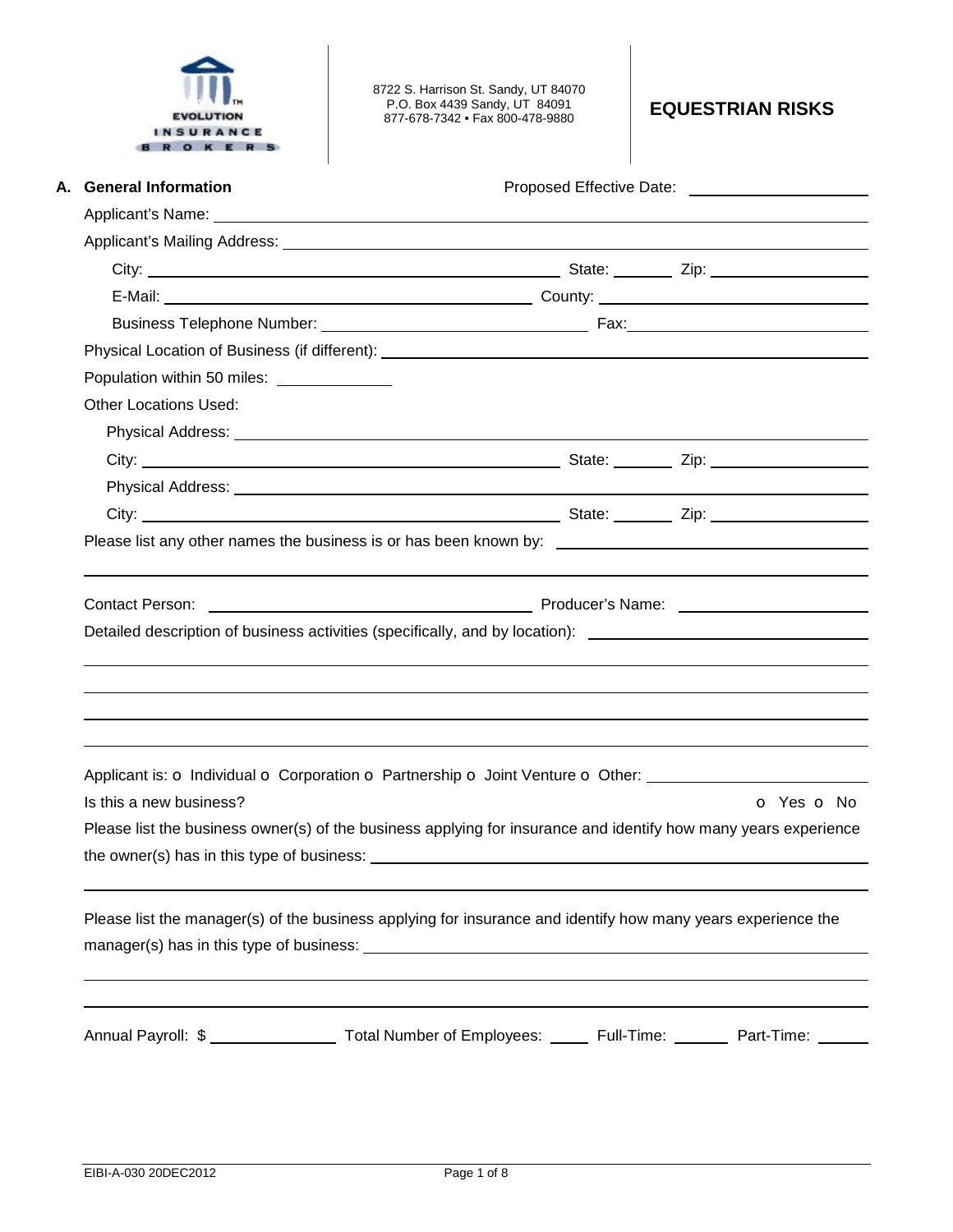Please describe the business's drug policy and what the procedure is when an applicant or employee fails a drug

test:

|                                                                              | Does your company have within its staff of employees, a position whose job description deals with product<br>liability, loss control, safety inspections, engineering, consulting, or other professional consultation advisory |
|------------------------------------------------------------------------------|--------------------------------------------------------------------------------------------------------------------------------------------------------------------------------------------------------------------------------|
| services?<br>If yes, please tell us:                                         | O Yes O No                                                                                                                                                                                                                     |
|                                                                              |                                                                                                                                                                                                                                |
|                                                                              |                                                                                                                                                                                                                                |
|                                                                              |                                                                                                                                                                                                                                |
|                                                                              | Employee's Responsibilities: Weblater and the control of the control of the control of the control of the control of the control of the control of the control of the control of the control of the control of the control of  |
| <b>B.</b> Insurance History                                                  |                                                                                                                                                                                                                                |
| Who is your surrent insurance carrier (or your lost if no surrent provider)? |                                                                                                                                                                                                                                |

## Who is your current insurance carrier (or your last if no current provider)?

Provide name(s) for all insurance companies that have provided Applicant insurance for the last three years:

|                        | Coverage: | Coverage: | Coverage: |
|------------------------|-----------|-----------|-----------|
| Company Name           |           |           |           |
| <b>Expiration Date</b> |           |           |           |
| <b>Annual Premium</b>  | S         | œ<br>۰D   | D         |

Has the Applicant or any predecessor ever had a claim? The Contract of Monocomusic Contract of No. The Contract O

Attach a five year loss/claims history, including details. (REQUIRED)

Have you had any incident, event, occurrence, loss, or Wrongful Act which might give rise to a Claim covered by this Policy, prior to the inception of this Policy? **o Yes o No** Yes **o** No

If yes, please explain:

 

Has the Applicant, or anyone on the Applicant's behalf, attempted to place this risk in standard markets?

o Yes o No

If the standard markets are declining placement, please explain why:

### **C. Other Insurance**

Please provide the following information for all other business-related insurance the Applicant currently carries.

| Coverage Type          |    |    |
|------------------------|----|----|
| Company Name           |    |    |
| <b>Expiration Date</b> |    |    |
| Annual Premium   \$    | ъD | ъD |

### **D. Desired Insurance**

| OR<br>Per Act/Aggregate |                                  | Per Person/Per Act/Aggregate |                             |  |
|-------------------------|----------------------------------|------------------------------|-----------------------------|--|
|                         | $\frac{1}{2}$ \$50,000/\$100,000 |                              | \$25,000/\$50,000/\$100,000 |  |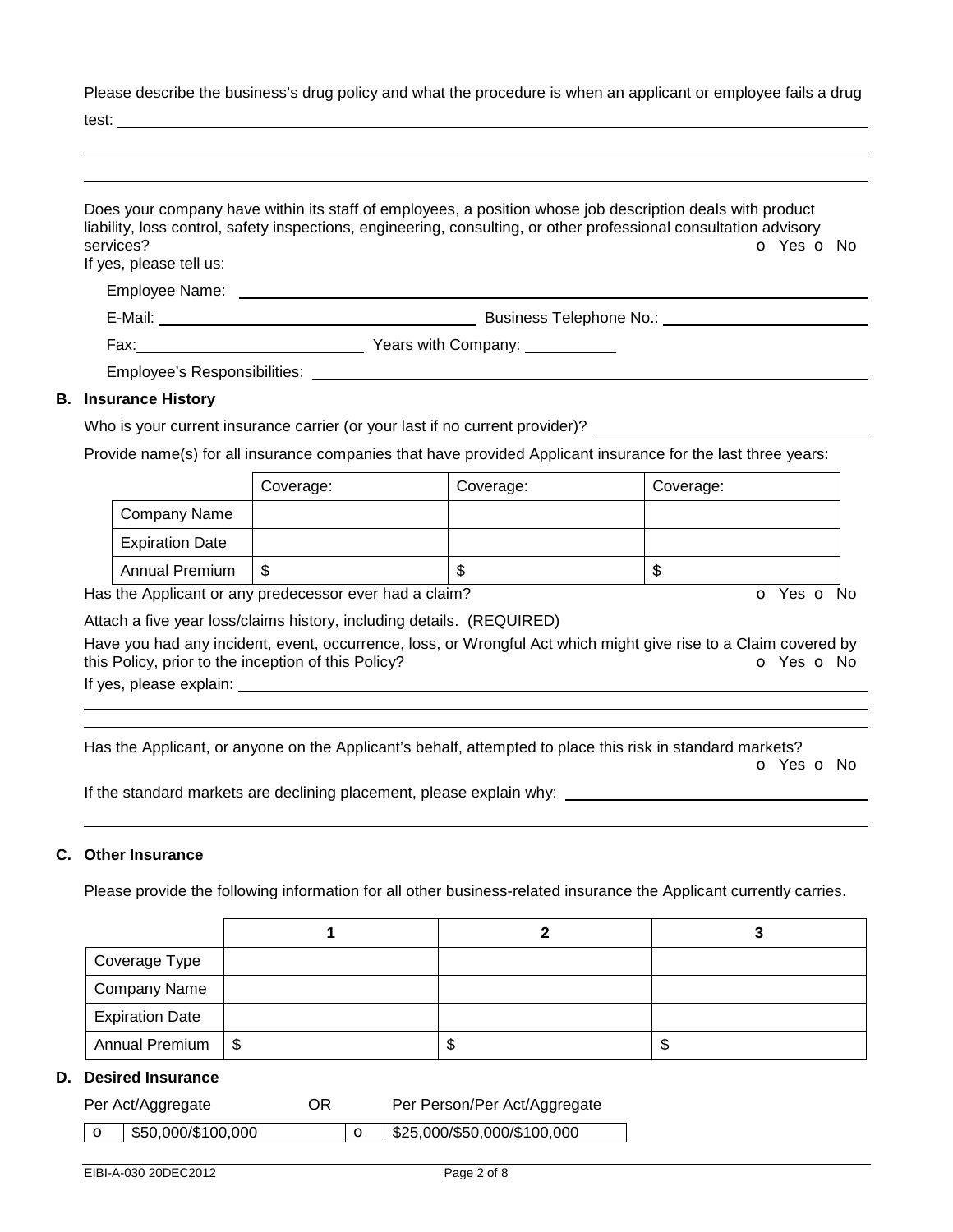| $\mathbf o$ | \$150,000/\$300,000   | \$75,000/\$150,000/\$300,000    |
|-------------|-----------------------|---------------------------------|
|             | \$250,000/\$1,000,000 | \$100,000/\$250,000/\$1,000,000 |
| O           | \$500,000/\$1,000,000 | \$250,000/\$500,000/\$1,000,000 |
|             | Other:                | Other:                          |

**Self-Insured Retention (SIR):** o \$1,000 (Minimum) o \$1,500 o \$2,500 o \$5,000 o \$10,000

### **E. Business Activities**

1. Do you provide instruction or board horses?  $\Box$  Yes  $\Box$  No

If yes, complete the following table of Annual Gross Receipts:

|    | <b>SERVICES</b>                                  | <b>MONTHLY RATE</b> | <b>ANNUAL</b><br><b>GROSS</b> |
|----|--------------------------------------------------|---------------------|-------------------------------|
|    | <b>Boarding Fee</b>                              |                     |                               |
|    | <b>Training Fee</b>                              |                     |                               |
|    | 2. Do you require a signed release of liability: |                     |                               |
| а. | For students?                                    |                     |                               |

b. For boarders?  $\Box$  Yes  $\Box$  No 3. Are there signs posted showing rules or warnings?  $\Box$  Yes  $\Box$  Yes  $\Box$  No 4. Do you give a safety talk to all participants and explain the risks involved as well as the applicable rules?  $\Box$  Yes  $\Box$  No

|    | If no, explain:                                                                                            |                    |
|----|------------------------------------------------------------------------------------------------------------|--------------------|
| 5. | Do you train race horses?                                                                                  | No<br>Yes          |
|    | If yes, answer the following:                                                                              |                    |
|    | Number of horses in training: Show: _______________<br>Pleasure: 2008<br>a.                                |                    |
|    | Do you attend off-premise shows with horses in training?<br>b.                                             | No.<br>Yes         |
|    | c.                                                                                                         |                    |
|    | d.                                                                                                         |                    |
|    | Do you train your own race horses?<br>е.                                                                   | l No<br>Yes II     |
|    | f.<br>What states do you race in?                                                                          |                    |
|    | How many of your horses are being trained by independent trainers? _________________________________<br>g. |                    |
| 6. | Do you rent or lease horses to camps, resorts, clubs, or individuals?                                      | Yes $\Box$ No      |
|    | If yes:                                                                                                    |                    |
|    | a.                                                                                                         |                    |
|    |                                                                                                            |                    |
|    | Number of animals available for rental or for trail rides: _____________________<br>b.                     |                    |
|    |                                                                                                            |                    |
| 7. | Do you conduct pack trips?                                                                                 | . No<br><b>Yes</b> |
| 8. | Do you sell horses?                                                                                        | Yes     No         |
|    | If yes, answer:                                                                                            |                    |
|    |                                                                                                            |                    |
|    | Do you sell from your own premises?<br>b.                                                                  | No.<br>Yes         |
|    |                                                                                                            |                    |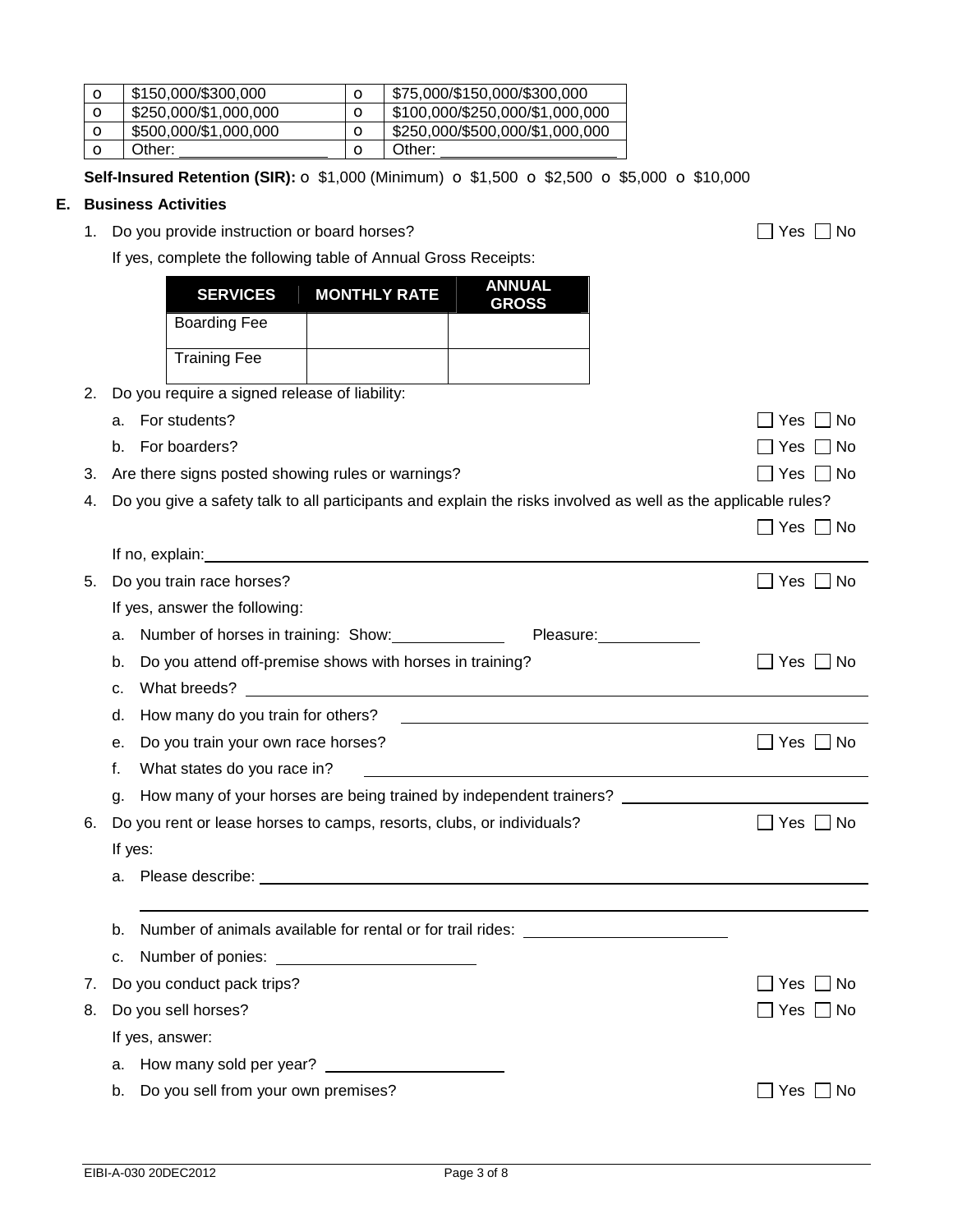|  | c. Is the buyer allowed to test ride? | $\Box$ Yes $\Box$ No |
|--|---------------------------------------|----------------------|
|--|---------------------------------------|----------------------|

If yes, where?

| 9. | Do you: |
|----|---------|
|    |         |

|    | a. Sell food or have a snack bar?             | Yes  No              |
|----|-----------------------------------------------|----------------------|
| b. | Do you sell saddles and other such equipment? | $\Box$ Yes $\Box$ No |
| C. | Do you sell clothing?                         | $\Box$ Yes $\Box$ No |
|    | d. Do you sell feed or hay?                   | $\Box$ Yes $\Box$ No |
| е. | Do you repair riding equipment for others?    | $\Box$ Yes $\Box$ No |
|    | Do you provide any type of farrier services?  | Yes    No            |
|    | (injury to horse is not covered)              |                      |

- 10. Do you conduct hay rides, wagon rides, or sleigh rides?  $\Box$  Yes  $\Box$  No
	- If yes, please complete the following table:

|    | <b>RIDES</b>                                                                         | <b>NUMBER OF</b><br><b>PASSENGERS</b>                                            | <b>NUMBER OF</b><br><b>WAGONS</b> | <b>NUMBER OF</b><br><b>HORSES</b> | <b>NUMBER OF</b><br><b>TRIPS</b> | ON OR OFF<br><b>PREMISES?</b> |
|----|--------------------------------------------------------------------------------------|----------------------------------------------------------------------------------|-----------------------------------|-----------------------------------|----------------------------------|-------------------------------|
|    | <b>HAY RIDES/</b>                                                                    |                                                                                  |                                   |                                   |                                  |                               |
|    | <b>WAGONS</b>                                                                        |                                                                                  |                                   |                                   |                                  |                               |
|    | <b>SLEIGH RIDES</b>                                                                  |                                                                                  |                                   |                                   |                                  |                               |
|    | CARRIAGE                                                                             |                                                                                  |                                   |                                   |                                  |                               |
|    | <b>RIDES</b>                                                                         |                                                                                  |                                   |                                   |                                  |                               |
|    | 11. Do you manage any shows open to boarders or non-students:                        |                                                                                  |                                   |                                   |                                  | Yes $\Box$ No                 |
|    | If yes,                                                                              |                                                                                  |                                   |                                   |                                  |                               |
|    | a. Are these shows recognized by the American Horse Shows Association?               |                                                                                  |                                   |                                   |                                  | $\Box$ Yes $\Box$ No          |
| b. |                                                                                      | Do you require a release of all claims from all participants?                    |                                   |                                   |                                  | $\Box$ Yes $\Box$ No          |
|    | c. What kind of crowd control measures do you have in place?                         |                                                                                  |                                   |                                   |                                  |                               |
|    |                                                                                      |                                                                                  |                                   |                                   |                                  |                               |
|    | 12. Do you have existing structure for such events, such as a grandstand or stadium? |                                                                                  |                                   |                                   |                                  | Yes $\Box$ No<br>$\mathbf{1}$ |
|    | If yes,                                                                              |                                                                                  |                                   |                                   |                                  |                               |
|    |                                                                                      |                                                                                  |                                   |                                   |                                  |                               |
|    |                                                                                      | b. Year built _______________________Construction: _____________________________ |                                   |                                   |                                  |                               |
|    |                                                                                      | c. Please complete the following table:                                          |                                   |                                   |                                  |                               |

|                                     | <b>NUMBER OF</b><br><b>PARTICIPANTS</b> | <b>EXPECTED</b><br><b>NUMBER OF</b><br><b>SPECTATORS</b> | <b>NUMBER OF</b><br><b>SHOWS PER</b><br><b>DAY</b> | DATE(S) OF ALL<br><b>SHOWS</b> |
|-------------------------------------|-----------------------------------------|----------------------------------------------------------|----------------------------------------------------|--------------------------------|
| <b>SHOWS ON</b><br><b>PREMISES</b>  |                                         |                                                          |                                                    |                                |
| <b>RODEOS ON</b><br><b>PREMISES</b> |                                         |                                                          |                                                    |                                |

13. Do you manage any other type of events?  $\Box$  Yes  $\Box$  No

If yes, give a full description of all such events. All operations must be declared.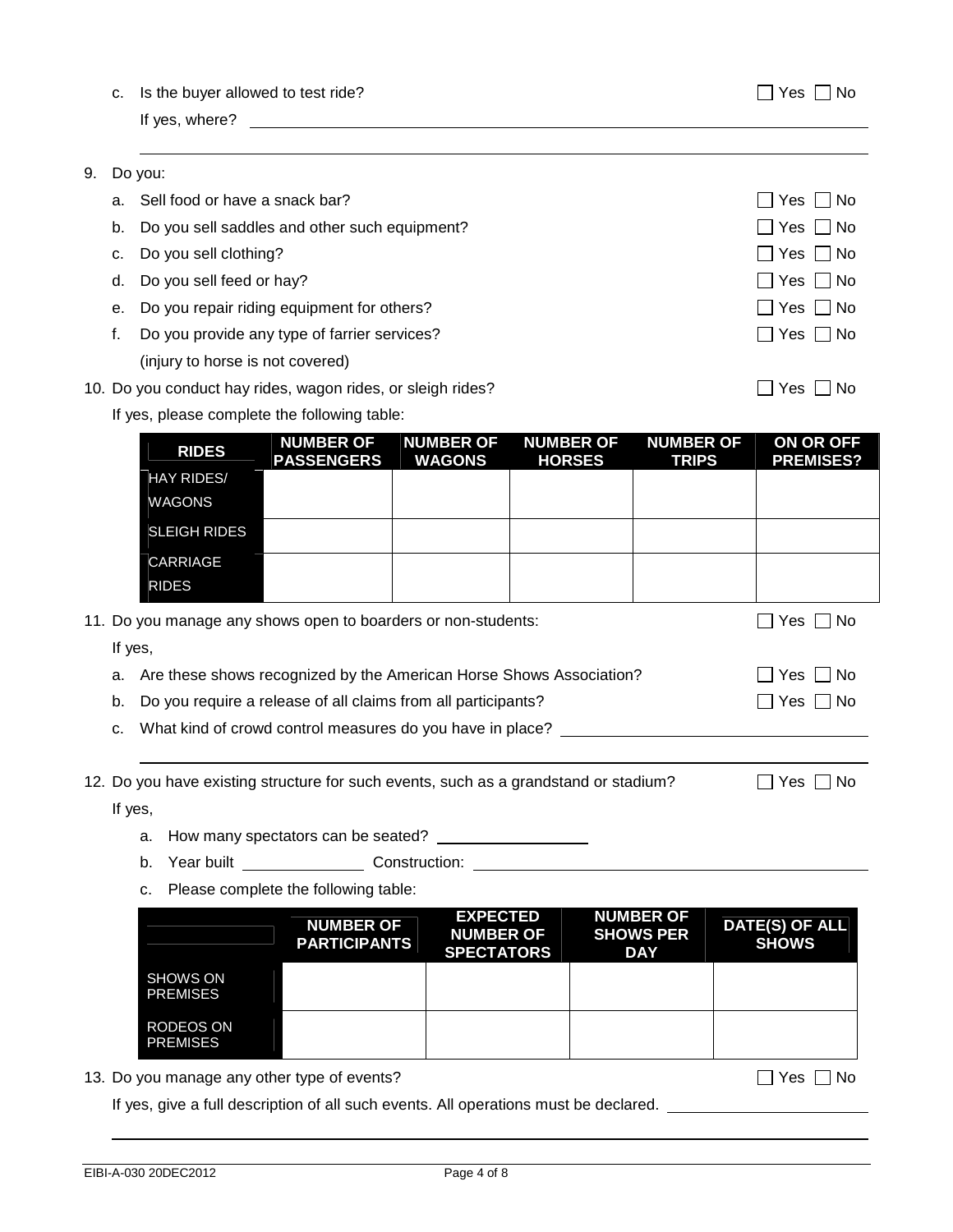|  |  |  |  |  |  |  |  |  | 14. Do you operate any kind of bed and breakfast? |  |
|--|--|--|--|--|--|--|--|--|---------------------------------------------------|--|
|--|--|--|--|--|--|--|--|--|---------------------------------------------------|--|

 $\Box$  Yes  $\Box$  No

If yes, please explain:

#### **F. Horses**

|                | 15. Answer the following questions about horses used by the insured:                                                                                                                                                                                                                                                       |            |  |  |  |
|----------------|----------------------------------------------------------------------------------------------------------------------------------------------------------------------------------------------------------------------------------------------------------------------------------------------------------------------------|------------|--|--|--|
|                | a. Are the animals now insured?                                                                                                                                                                                                                                                                                            | Yes I I No |  |  |  |
| b.             | Number of animals owned? Average: _________________ Maximum: ___________________                                                                                                                                                                                                                                           |            |  |  |  |
| C <sub>1</sub> |                                                                                                                                                                                                                                                                                                                            |            |  |  |  |
| d.             |                                                                                                                                                                                                                                                                                                                            |            |  |  |  |
|                | e. Please provide a list of all horses noting their ages & number of years that you have owned each horse.<br>Describe completely the horse selection procedures, and records or other documentation of all the<br>information required above. It is critical that you include all requested information.<br>16. Breeding: |            |  |  |  |
|                | a. Number of non-owned stallions                                                                                                                                                                                                                                                                                           |            |  |  |  |
|                | Breed(s): Note and the set of the set of the set of the set of the set of the set of the set of the set of the set of the set of the set of the set of the set of the set of the set of the set of the set of the set of the s                                                                                             |            |  |  |  |
|                | b. Maximum number of outside mares                                                                                                                                                                                                                                                                                         |            |  |  |  |
|                | Are they kept on premise until foaling?                                                                                                                                                                                                                                                                                    | Yes  No    |  |  |  |
|                | 17. Number of horses boarded, pastured, or stalled: Average: _________________ Maximum: ___________                                                                                                                                                                                                                        |            |  |  |  |
|                | NOTE: This coverage excludes Care Custody & Control. Specifically it does not cover damage or death of<br>boarded horses under any circumstances or for any reason.                                                                                                                                                        |            |  |  |  |
|                | 18. Are you a member of any professional organizations? If so, please list them:                                                                                                                                                                                                                                           |            |  |  |  |
|                |                                                                                                                                                                                                                                                                                                                            |            |  |  |  |
|                |                                                                                                                                                                                                                                                                                                                            |            |  |  |  |

19. Do you maintain any other kind of animals on the premises:  $\Box$  Yes  $\Box$  No

If yes, what kind and have you had any claims or incidents regarding these animals:

## 20. Account for each animal only once based on its primary use in the following table:

| Owned/Leased/Used by Insured         | Number |                 | Number |
|--------------------------------------|--------|-----------------|--------|
| Rentals/Trail/Pack Trips             |        | Racing          |        |
| Pony Rides                           |        | Pleasure        |        |
| Used for instruction to students     |        | Training        |        |
| Boarded horses used for instruction  |        | Foals/Weanlings |        |
| Furnished by independent instructors |        | Retired         |        |
| <b>Breeding</b>                      |        | Other           |        |
| Show                                 |        | Other           |        |
| For Sale                             |        | Other           |        |
| Non Owned by Insured                 | Number |                 | Number |
| Boarding/pasturing                   |        | Racing          |        |
| Breeding only                        |        | Lay ups         |        |
| <b>Stallions</b>                     |        | On consignment  |        |
| <b>Mares</b>                         |        | Other           |        |
| Show Training                        |        | Other           |        |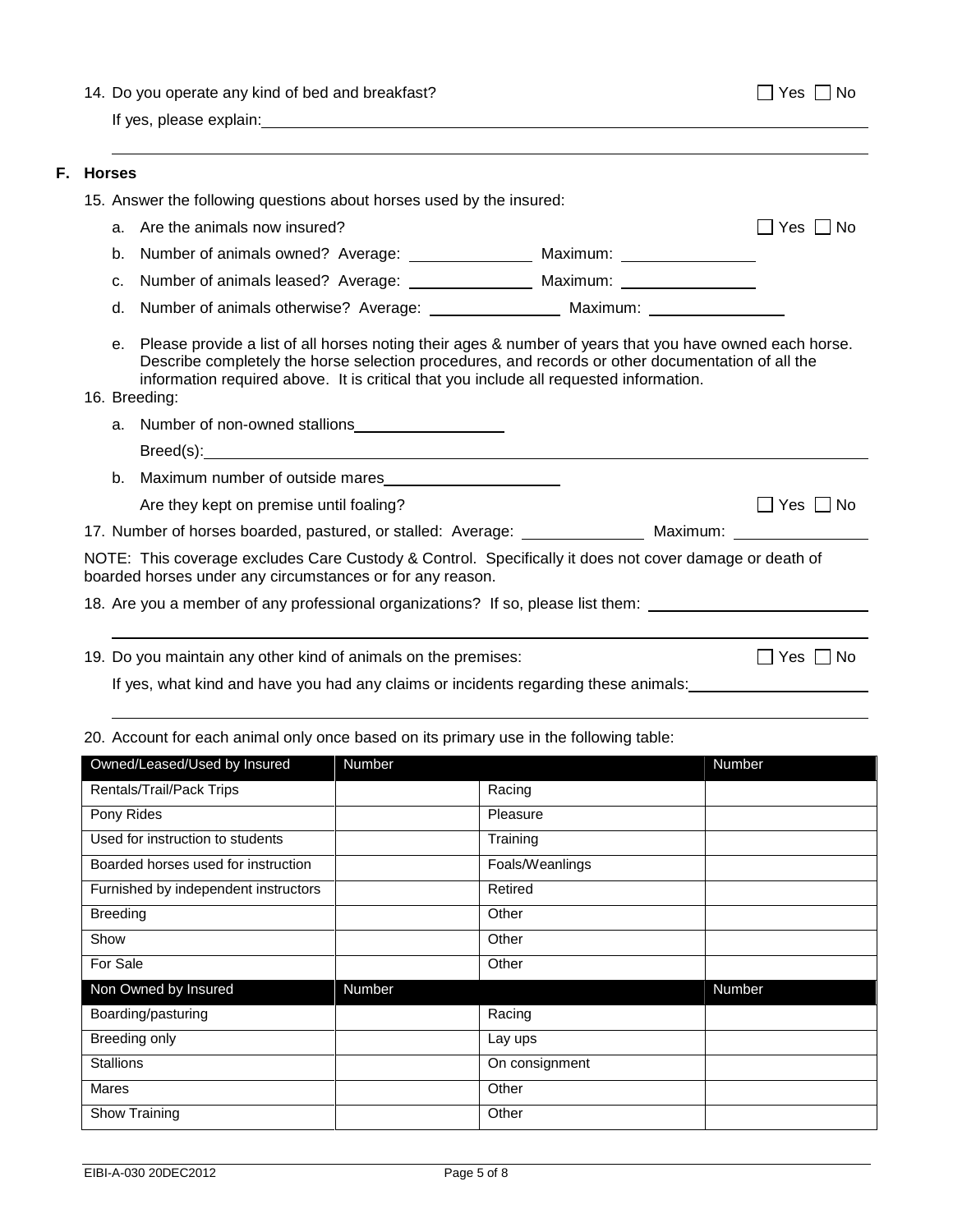# **G. Riding Instruction, Schools, Clinics**

|                                                                                                                     | 23. What styles of riding do you teach (check all that apply): □ English □ Jumping □ Saddle Seat |  |  |  |  |
|---------------------------------------------------------------------------------------------------------------------|--------------------------------------------------------------------------------------------------|--|--|--|--|
|                                                                                                                     |                                                                                                  |  |  |  |  |
| 24. Do you require helmets for jumping instruction?                                                                 | Yes $\Box$ No                                                                                    |  |  |  |  |
| 25. Describe the safety gear required: example and a set of the same state of the safety gear and a set of the      |                                                                                                  |  |  |  |  |
|                                                                                                                     |                                                                                                  |  |  |  |  |
| 26. Instruction on riding is given by: $\Box$ Applicant $\Box$ An Independent Contractor                            |                                                                                                  |  |  |  |  |
| 27. Do independent trainers or instructors operate on your premises?                                                | $\Box$ Yes $\Box$ No                                                                             |  |  |  |  |
| If yes, how many: example and the state of year and year of year.                                                   |                                                                                                  |  |  |  |  |
| If yes, we will require a copy of a Certificate of Insurance for each insured for coverage with limits equal to     |                                                                                                  |  |  |  |  |
| those you carry.                                                                                                    |                                                                                                  |  |  |  |  |
| Years of Experience<br>Name of Independent Instructor                                                               | Years of Working on your premises                                                                |  |  |  |  |
|                                                                                                                     |                                                                                                  |  |  |  |  |
|                                                                                                                     |                                                                                                  |  |  |  |  |
|                                                                                                                     |                                                                                                  |  |  |  |  |
|                                                                                                                     |                                                                                                  |  |  |  |  |
| 28. Are instructors certified?                                                                                      | l No<br>Yes                                                                                      |  |  |  |  |
| 29. Is any instruction provided on a student's own horse?                                                           | ∣ No<br>Yes                                                                                      |  |  |  |  |
| If yes, what percentage? ____________%                                                                              |                                                                                                  |  |  |  |  |
| 30. Maximum number of students assigned to an instructor: ______________________                                    |                                                                                                  |  |  |  |  |
| 31. Normal ratio of students per instructor: ___________________________________                                    |                                                                                                  |  |  |  |  |
| 32. Provide an estimate of the number of lessons that will be given in the next 12 months: ____                     |                                                                                                  |  |  |  |  |
| 33. Is any outside or independent instruction performed on your premises?                                           | $\Box$ Yes $\Box$ No                                                                             |  |  |  |  |
| If so, you must require proof of insurance or add this coverage.                                                    |                                                                                                  |  |  |  |  |
| 34. Are sidewalkers used?<br>Yes<br>No                                                                              |                                                                                                  |  |  |  |  |
| 35. Maximum number of school horses used:                                                                           |                                                                                                  |  |  |  |  |
|                                                                                                                     | 36. How many horses are provided for lessons by independent instruction: ______________          |  |  |  |  |
| 37. Is there any period of the year that no instruction is given?                                                   | $\Box$ Yes $\Box$<br>∣ ∣No                                                                       |  |  |  |  |
|                                                                                                                     |                                                                                                  |  |  |  |  |
| <b>Boarding</b>                                                                                                     |                                                                                                  |  |  |  |  |
| 38. Describe all activities on premises for boarders. Include a diagram of premises.                                |                                                                                                  |  |  |  |  |
|                                                                                                                     |                                                                                                  |  |  |  |  |
|                                                                                                                     |                                                                                                  |  |  |  |  |
| 41. Gross receipts for boarding, annually: \$                                                                       |                                                                                                  |  |  |  |  |
| 42. Provide a breakdown of income and charge per horse, etc.                                                        |                                                                                                  |  |  |  |  |
| 43. Are boarders required to sign a contract that specifically makes them responsible for bodily injury or property |                                                                                                  |  |  |  |  |
| damage to others while on your premises?                                                                            | $\Box$ Yes $\Box$ No                                                                             |  |  |  |  |
| If yes, please attach a copy. NOTE: This Coverage Contract specifically excludes Care Custody & Control             |                                                                                                  |  |  |  |  |

**H. Boarding**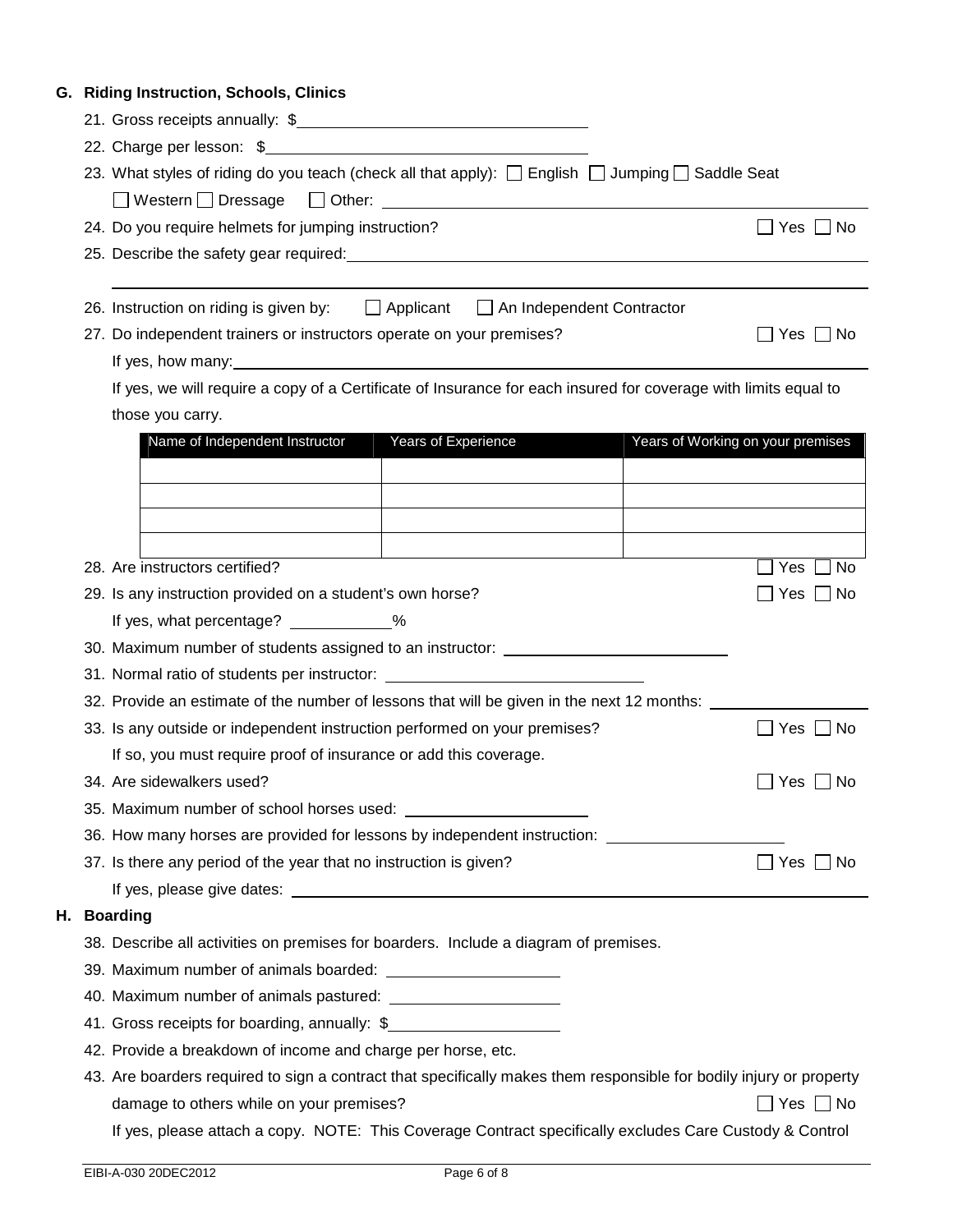|             | 44. Describe all training activities, and list who is responsible for each. Include a statement of each trainer's |
|-------------|-------------------------------------------------------------------------------------------------------------------|
| experience. |                                                                                                                   |

45. Describe breeding operation, and list who oversees it. Include a statement of experience.

| <b>Facilities:</b>                                                                                                                                                                                                                        |                               |
|-------------------------------------------------------------------------------------------------------------------------------------------------------------------------------------------------------------------------------------------|-------------------------------|
| 46. Please attach a list of all location(s) and provide the following information for each:                                                                                                                                               |                               |
| a.                                                                                                                                                                                                                                        |                               |
| Total number of acres leased:<br>b.                                                                                                                                                                                                       |                               |
| 47. Do you lease any part of the land, buildings, stalls, stables, operations to others:                                                                                                                                                  | Yes  <br>– I No               |
|                                                                                                                                                                                                                                           |                               |
| 48. Do you have some kind of security on the premises:                                                                                                                                                                                    | $\Box$ Yes $\Box$ No          |
|                                                                                                                                                                                                                                           |                               |
| 49. Are all pastures completely fenced:                                                                                                                                                                                                   | Yes $\Box$ No<br>$\mathbf{1}$ |
| If yes, answer:                                                                                                                                                                                                                           |                               |
| a. Describe type of fencing: example and the state of the state of the state of the state of the state of the state of the state of the state of the state of the state of the state of the state of the state of the state of            |                               |
| Fencing is in what type of condition: $\Box$ Excellent $\Box$ Good $\Box$ Fair $\Box$ Poor<br>b.                                                                                                                                          |                               |
| How often do you check and repair fencing: 1990 1991 1992<br>C.                                                                                                                                                                           |                               |
| 50. Riding Facilities are: $\Box$ Indoors $\Box$ Outdoors $\Box$ Open Fields $\Box$ Trails                                                                                                                                                |                               |
| 51. What kind of fire suppression devices to you have in place in:                                                                                                                                                                        |                               |
| а.                                                                                                                                                                                                                                        |                               |
| b.                                                                                                                                                                                                                                        |                               |
| Other Structures: <u>contract and a series of the structure</u> of the structure of the structure of the structure of the structure of the structure of the structure of the structure of the structure of the structure of the str<br>c. |                               |
| 52. Are fire extinguishers visible and accessible in your stables?                                                                                                                                                                        | l No<br>Yes                   |
| 53. Do you have a swimming pool on the premises?                                                                                                                                                                                          | l No<br>Yes                   |
| 54. Is hunting permitted on the property:                                                                                                                                                                                                 | Yes $\Box$ No                 |
|                                                                                                                                                                                                                                           |                               |
| 55. Number of wagons/sleds/carriages/carts/buggies, etc ______________________                                                                                                                                                            |                               |
| Describe use: <u>contract and a set of the set of the set of the set of the set of the set of the set of the set of the set of the set of the set of the set of the set of the set of the set of the set of the set of the set o</u>      |                               |
|                                                                                                                                                                                                                                           |                               |
|                                                                                                                                                                                                                                           |                               |
| <b>Attachments</b><br>Please attach each of the following:                                                                                                                                                                                |                               |
| A list of all location(s).<br>$\circ$                                                                                                                                                                                                     |                               |
| Attach a specific description of facilities, activities, etc                                                                                                                                                                              |                               |